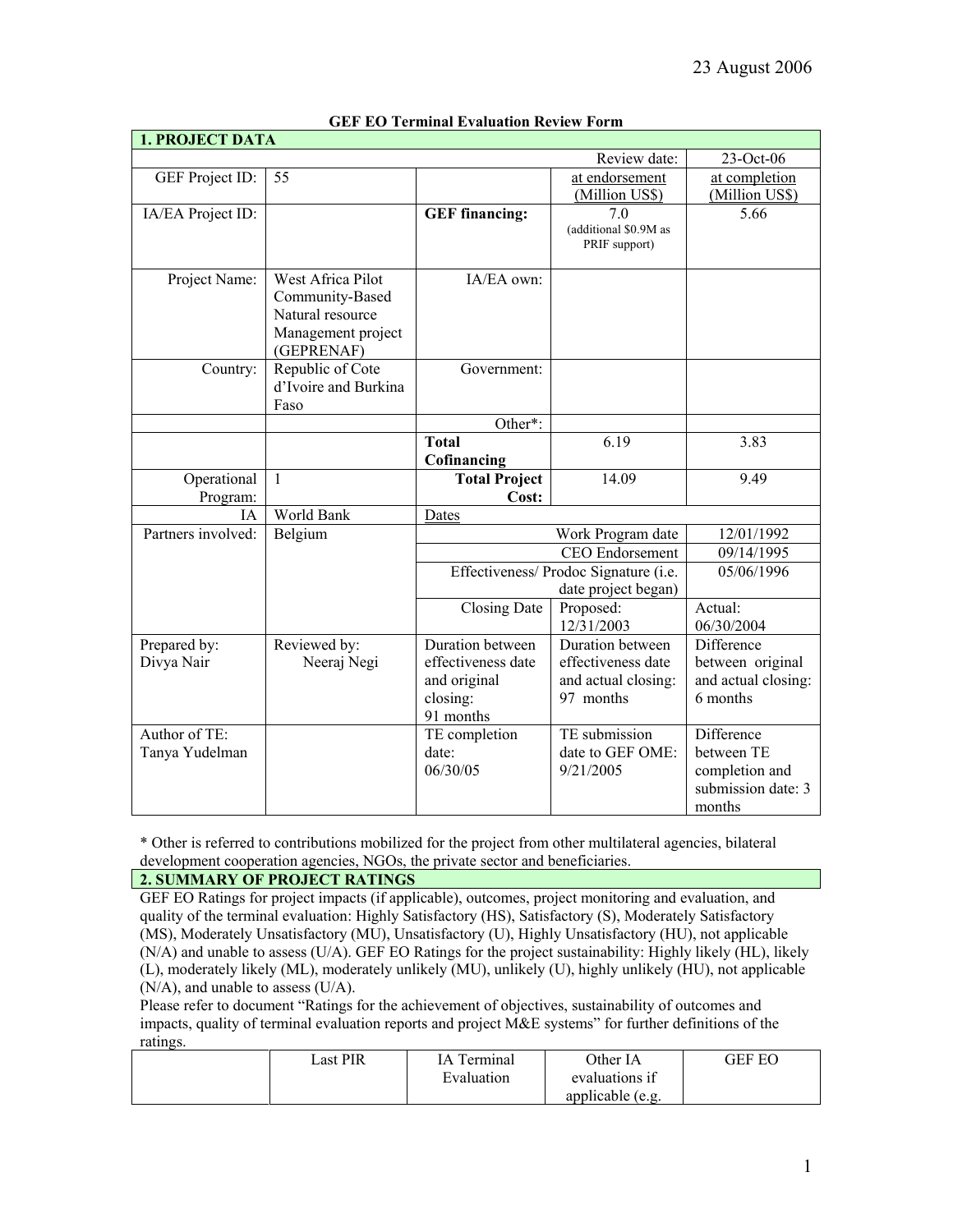|                    |     |     | IEG) |    |
|--------------------|-----|-----|------|----|
| 2.1 Project        |     |     |      | MU |
| outcomes           |     |     |      |    |
| 2.2 Project        | N/A |     |      |    |
| sustainability     |     |     |      |    |
| 2.3 Monitoring and |     |     |      | MU |
| evaluation         |     |     |      |    |
| 2.4 Quality of the | N/A | N/A |      |    |
| evaluation report  |     |     |      |    |

Should this terminal evaluation report be considered a good practice? Why?

The TE is clear and candid.

Is there a follow up issue mentioned in the TE such as corruption, reallocation of GEF funds, etc.? No.

# **3. PROJECT OBJECTIVES, EXPECTED AND ACTUAL OUTCOMES**

# **3.1 Project Objectives**

# • **What are the Global Environmental Objectives? Any changes during implementation?**

The stated objective, as per the PAD is "to introduce a new approach to biodiversity conservation in West Africa which aims to find a common solution to both development and conservation concerns by involving local communities in the sustainable, profitable exploitation of wild resources and assisting them to manage their wildland areas for their own economic benefit and for the benefit of biodiversity." (PAD)

# • **What are the Development Objectives? Any changes during implementation?**

# • **The Objective:**

According to the TE: The Project's development objective (PDO) was: *"to introduce a new approach to biodiversity conservation in West Africa which aims to find a common solution to both development and conservation concerns by involving local communities in the sustainable, profitable exploitation of wild resources and assisting them to manage their wild land areas for their own economic benefit and for the benefit of biodiversity."*

The TE also records four specific objectives that are indicated in the Project Appraisal Document (PAD): (i) to strengthen capacity of the local communities, Non Governmental Organizations (NGOs) and Government to manage wild plant and animal resources in a sustainable manner; (ii) to improve the management and use of habitat and wildlife populations at each site; (iii) to improve local land management practices and infrastructure; and (iv) to establish a durable system for monitoring and evaluating project implementation and impact. (TE, pp2)

• **Confusion on the objectives** of this project is reported in the TE and the *IEG TE-Review* report (TE, pp3):

The PDO is a composite of biodiversity conservation, local development, participatory method, and economic objectives, which raise question as to its core objective. This ambiguity is compounded by the use of two different PDO wordings within the PAD. The PDO was rephrased during a logframe workshop held soon after project effectiveness in 1996, as follows: *"to establish the basis for the sustainable and participatory management of the land and its natural resources in the project area*". The new PDO thus reduced expectations in terms of biodiversity conservation, and placed greater emphasis on the broader aspects of land and natural resources management. Although used by the implementing teams, this reformulated PDO was never formally adopted by the World Bank.

# **3.2 Outcomes and Impacts**

• **What were the major project outcomes and impacts, as described in the TE?** As described in the TE and IEG TE-Review major outcomes include:

Overall achievement of the PDO and its four specific objectives, assessed jointly for Burkina Faso and Cote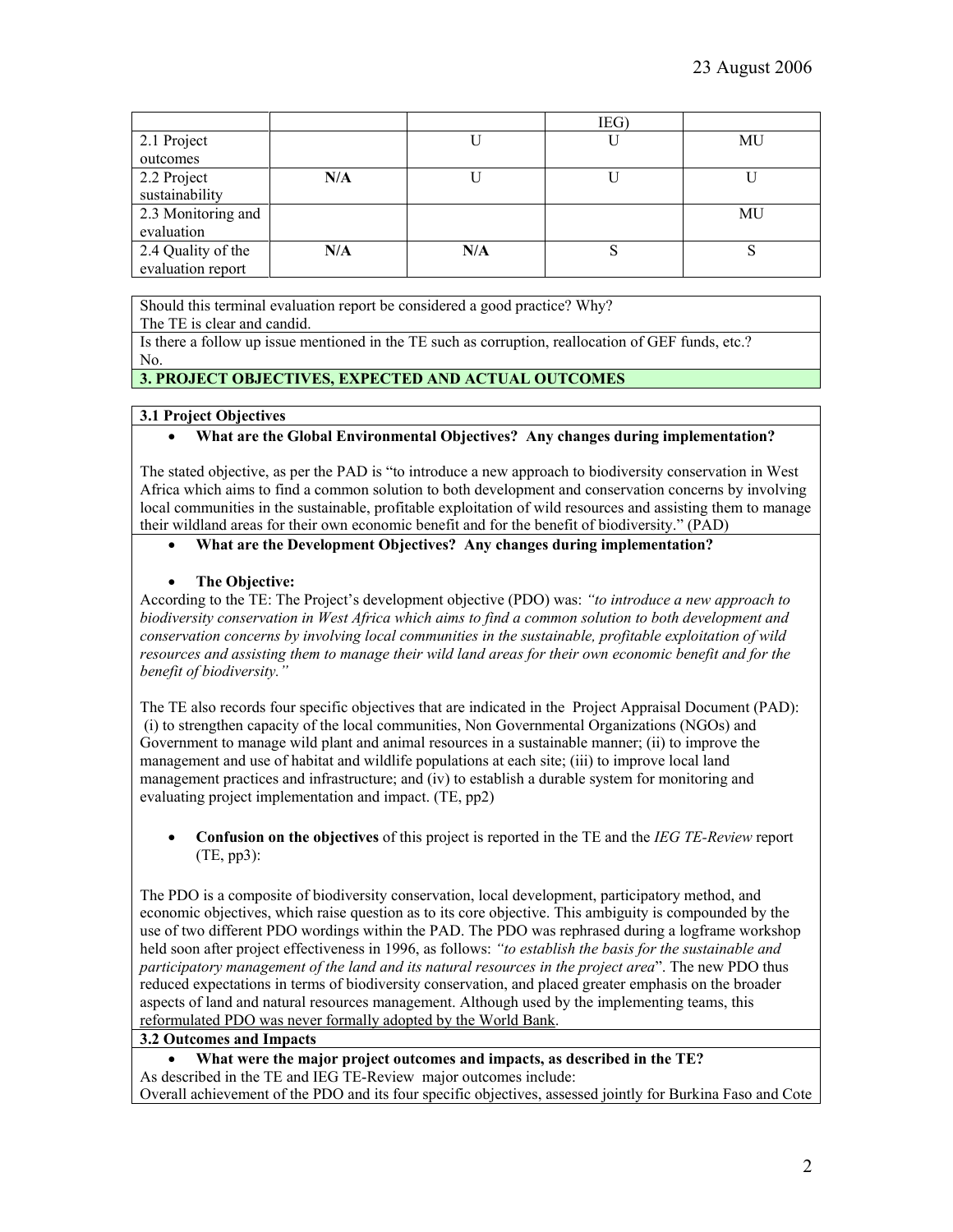## d'Ivoire include:

- **1)** *Introducing a new approach to biodiversity conservation in West Africa*. The project introduced a new approach and this approach was spread into the strategies of the two countries and elsewhere. The IEG TE-Review rated it as substantial, though it raised concerns over the sustainability of this objective.
- **2)** *Local level capacity*: The project succeeded in establishing local inter-village institutional mechanisms that involve communities in the conservation and sustainable use of biodiversity. Local level capacity building, through training and participatory planning, has made communities increasingly aware of their rights and responsibilities to manage local resources in a different way, and has helped them understand the *modern* legal and economic values of natural resources. The project built on and strengthened existing community institutions. AGEREFs and inter-village development committees complement village level capacity by providing a framework for neighboring villages to work together, and a nascent capacity to manage protected areas and local development activities. This progress is noted in the light of "extremely low initial community capacity" as per the TE (pp 11)
- **3)** While the project has put in place a framework at the local and national level that increases the likelihood of biodiversity conservation in the future. Yet, as reported in the TE, capacity building is insufficient to ensure sustainability and the game ranching model has not worked. The economic returns from wildlife management at Project completion did not provide an ongoing incentive structure to support these conservation efforts in the future, nor to independently sustain the socioeconomic infrastructures established by the Project. (TE, 15)

# **4. GEF OFFICE OF M&E ASSESSMENT**

# **4.1 Outcomes**

**A** Relevance Rating: S

• **In retrospect, were the project's outcomes consistent with the focal areas/operational program strategies? Explain**

The project targeted the Comoé ecosystem, which straddles Burkina Faso and Cote d'Ivoire and is one of West Africa's most diverse and threatened ecosystems. The timing of the intervention was highly relevant because river blindness disease (*Onchocerciasis*) had recently been eradicated from the Comoé ecosystem, putting it at risk of in-migration and uncontrolled development leading to land conflicts. The project intervened in three sites of global importance for their biodiversity: Diéfoula in southern Burkina Faso, and Warigué and Monts Tingui in northern Cote d'Ivoire. Diéfoula and Warigué are contiguous. (TE, pp2)

The northern Comoe is one of the largest and most biologically diverse ecosystems in West Africa. The project aims to contribute to the conservation of a rich West African ecosystem by developing a profitable and sustainable model for community-based natural resources utilization. It falls under OP1.

#### **B Effectiveness** Rating: MU

- **Are the project outcomes as described in the TE commensurable with the expected outcomes (as described in the project document) and the problems the project was intended to address (i.e. original or modified project objectives)?** 
	- *Institutional development:* the project built on and strengthened existing community institutions. AGEREFs and inter-village development committees complement village level capacity by providing a framework for neighboring villages to work together, and a nascent capacity to manage protected areas and local development activities. The project has also significantly influenced trends in institutional management of protected areas at the national level. In both countries, emerging national policies and legislation now clearly recognize and support the development of community institutions for the management of wildlife areas (TE, pp11). However, the effectiveness in Burkina faso for example, was constrained since though commitment was clear at the policy level, 'buy-in' and pro-active implementation support at the operational level was more limited (TE, pp18).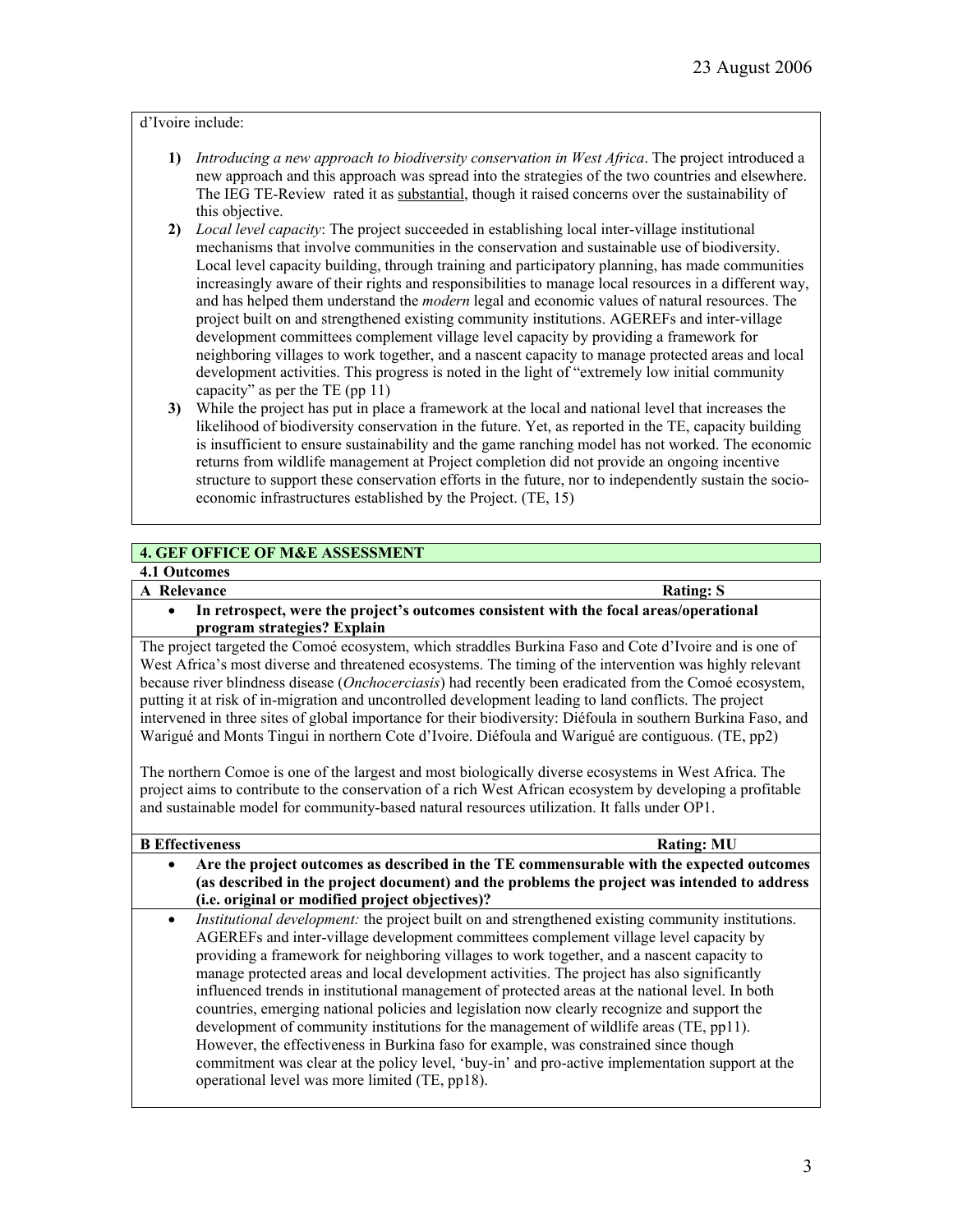- Both the human and institutional technical *"capacity to manage wild plant and animal resources in a sustainable manner"* has been considerably strengthened. However, the project did not succeed in establishing the financial revenue streams necessary to sustain these management activities, or in demonstrating that such a potential exists (TE, pp7). The expectation was that management and sustainable use of wild resources would generate substantial income, which in turn would provide a strong incentive for communities to commit to conservation; this was "clearly not met."(TE, pp6)
- *"Improved management of the habitat and wildlife populations at each site"* is likely if judged by the project's creation of and implementation of management activities in three biodiversity and sustainable use zones. Unfortunately, the true impact of these activities cannot be judged due to the poor selection and execution of the ecological impact indicators. Moreover, anecdotal evidence suggests that threats from poaching in and livestock encroachment on the wildlife zones may have been increasing prior to Project closure (TE, pp7).
- *"Improved local land management practices and infrastructure"* is difficult to assess. Alternative production technologies were piloted and their dissemination was initiated; new social infrastructure was constructed. However, the rate of uptake of the new technologies, and the impact of the social infrastructure were not documented by the Project (TE, pp7).
- *"Establish a durable monitoring and evaluation system for implementation and impact."* Overall project reporting was effective. Financial management and procurement tracking systems functioned well, and project implementation and institutional impact monitoring, albeit not in line with the target formats defined in the PAD, was clear. In contrast, monitoring and evaluation of socioeconomic and ecological impacts was weak. (TE, pp7)

#### **C Efficiency (cost-effectiveness) Rating: U**

**4) Include an assessment of outcomes and impacts in relation to inputs, costs, and implementation times based on the following questions: Was the project cost – effective? How does the cost-time Vs. outcomes compare to other similar projects? Was the project implementation delayed due to any bureaucratic, administrative or political problems and did that affect cost-effectiveness?** 

According to both the TE and IEG TE-Review :

- Originally planned as a six year project, the project took eight years due to an **over-optimistic ambitious time frame**, implementation problems mainly in the institutional area, and civil strife in Cote d'Ivoire. Also, the expectations of revenue to communities generated by wildlife utilization were highly optimistic, and not realized. (TE, pp16)
- Management efficiency was very poor, the ICR shows (p14) that the Project Coordination Unit used an **inordinate amount of resources** to the detriment of field activities. Project management costs jumped from being an already quite high 31% of total costs at appraisal to being a huge 77% of actual total costs at closing. As a result, the rate of expenditures on Component 4, Project Management, was 250% greater than expected, while the rate of expenditures Component 2, Wildlife and Habitat Management, was only 20% of the amount expected.
- **No economic analysis was carried out**, but the fact that a central objective was to seek the profitable exploitation of wildland resources for beneficiaries and that this did not occur, suggests also an unsatisfactory efficiency performance. In a pilot project some allowance must be made on efficiency since experiments cannot all succeed. However, in this case, the stand-alone economics of wildlife for communities seems to have been questionable from the outset which weakens any experiment argument on efficiency. The TE raises methodological issues regarding the reliability and relevance of the biodiversity data collected, most particularly the type of survey used, its seasonal timing, the capacity of the persons involved in the surveys, the high standard deviation of the data, and the possibility of seasonal movements of wildlife.
- **Institutional capacity and commitment**: Frequent ministerial reorganizations, and the concomitant changes in staffing were detrimental to the project. During its 7.5 years, the project in Cote d'Ivoire was headed by no less than 5 different ministries. Similarly, the National Steering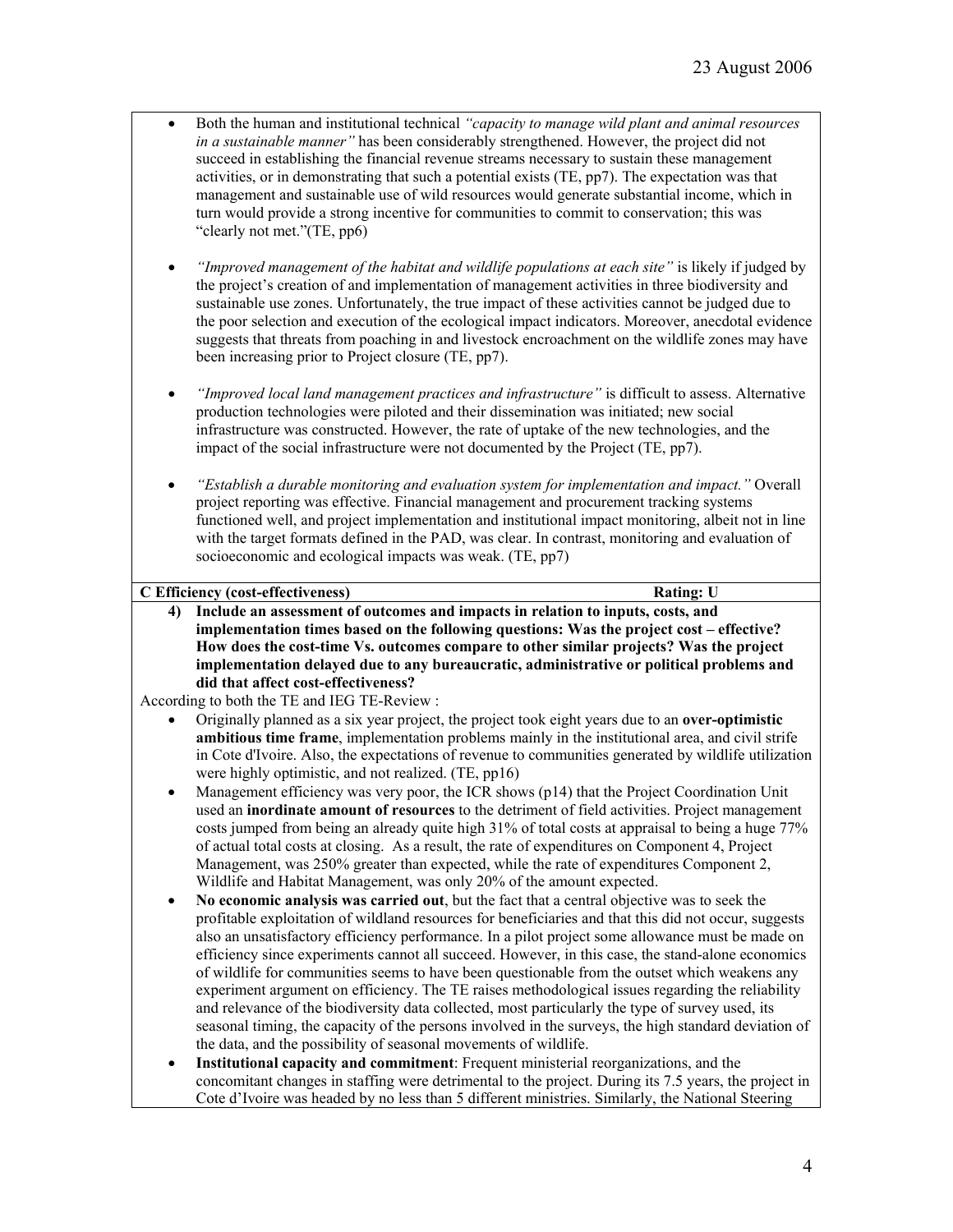Committee representatives kept changing, and did not provide the expected project leadership role. Forest and protected area management functions were also eventually split between two ministries, with a negative impact on the collaborative surveillance arrangements between the Comoé National Park and the Forest Rangers from the *Cantonnement de Ferkessedougou*. The government's lack of commitment to implement the 1994 repeal of the ban on hunting prevented exploring of one of the main hoped for sources of wildlife revenue flows. (TE, pp12)

• **Project preparation was inefficient**: The TE also notes that an enormous quantity of information and analysis was produced during project preparation. While this provided the background to the approval of the GEF and Belgium government finance, there was an over-abundance of technical information and little was subsequently used. (TE, pp16)

#### **Impacts**

**5) Has the project achieved impacts or is it likely that outcomes will lead to the expected impacts?** 

The project has put in place a framework at the local and national level that increases the likelihood of biodiversity conservation in the future. Yet, as reported in the TE, capacity building is insufficient to ensure sustainability and the game ranching model work. The economic returns from wildlife management at Project completion did not provide an ongoing incentive structure to support these conservation efforts in the future, nor to independently sustain the socio-economic infrastructures established by the Project. (TE, 15)

**4.2 Likelihood of sustainability.** Using the following sustainability criteria, include an assessment of **risks** to sustainability of project outcomes and impacts based on the information presented in the TE.

| <b>A</b> Financial resources                                                                                | <b>Rating: ML</b> |  |
|-------------------------------------------------------------------------------------------------------------|-------------------|--|
| As per the TE "external support will be required if Burkina Faso, Cote d'Ivoire and the international       |                   |  |
| community wish to see the continued existence of project conservation areas and their biodiversity." As per |                   |  |
| the TE, there are good indications that this commitment exists.                                             |                   |  |

In parallel with GEPRENAF, both countries have pursued policy, legislative and institutional measures to improve biodiversity conservation efforts. There has also been specific support for community involvement in conservation with national level programs being developed that build on the lessons learned from GEPRENAF (rather than simply replicating it) and extending the community-based wildlife management approach more broadly. In Burkina Faso, the PAGEN and CBRDP are already under implementation, providing a mechanism for the consolidation of GEPRENAF achievements. In Cote d'Ivoire, adoption of the NEAP in 1996, preparation of a National Park and Reserve Management Strategy in 1995, the Declaration of Forest Policy Year, and the adoption of the Park and Reserve Financing Law in 2002, all served as the foundation for a national program, the PCGAP, which would put in place the institutional, legal and policy framework needed to support community-based biodiversity management efforts in the country. Unfortunately advances in these areas were interrupted by the resumption of the conflict in November 2004. (TE, pp15)

Also, the TE reports that while less concern is reported over Burkina Faso, for Cote d'Ivoire*,* lack of community-level procurement and financial management guidelines (with the civil war) are concerns for future financial sustainability, along with systematically late approval of the state budget and related delays in counterpart funding, and centralization of project financial management under SIGFIP in 1998. (TE, pp14)

## **B** Socio political Rating: **MU**

• **Level of commitment**: Despite the civil conflict, in Cote d'Ivoire, the TE notes strong commitment and a proactive attitude by the Project Coordination team based in the Department for Nature Protection, in Abidjan, as well as by project staff in the field, and often by the communities themselves. This enabled the project to confront, mitigate and overcome several of the problems that arose during implementation, including those beyond their direct control such as the civil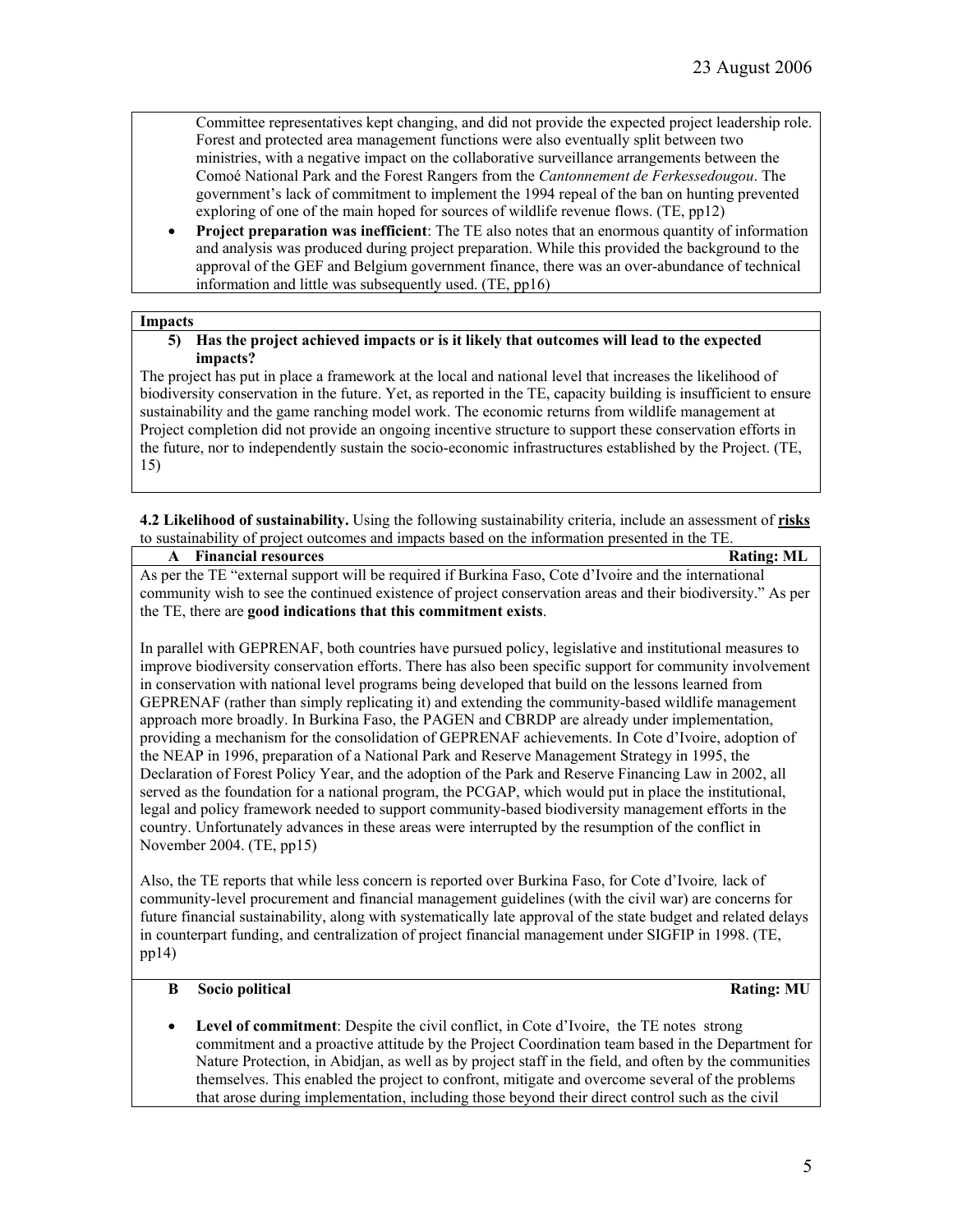## conflict. (TE, pp13)

This willingness of national governments to be proactive significantly contributed to the project's progress. In Burkina Faso, the central government – led by the Ministry of Environment and Water - supported the implementation of a number of innovative institutional and legal measures, which enabled the status of protected areas to be changed so that a local communities' institution, in this case the AGEREF, can become the concessionaire of the area. (TE, pp12)

• A transboundary agreement between Burkina Faso and Cote d'Ivoire on GEPRENAF was drafted and agreed in principle in 1994. It would have covered cooperation on anti-poaching activities, bushfire management, and ecological monitoring. In spite of regular technical meetings between the Cote d'Ivoire and the Burkina GEPRENAF teams during project implementation, the agreement was not signed. It now has been postponed indefinitely because of the civil conflict in Cote d'Ivoire. (TE, pp11)

## However,

• The PAD (pp18) identifies numerous risks related to socio-political factors, the TE is weak on clarifying to what extent these were directly addressed. The first is uncontrolled migration. Second, are risks associated with the lack of incentives to manage the wildlife zones, which the project was unable to mitigate to the extent anticipated in the PAD. These include the monopolization of project benefits by groups or individuals and lack of inter-community cooperation, and the risk of waning local interest if the communities do not get immediate benefits from project operations. (IEG\_TE Review)

## **C** Institutional framework and governance **Rating:** U

The TE rates both overall government performance and implementing agency performance as unsatisfactory, indicating that the institutional framework poses a risk to sustainability of outcomes.

- **National and local support and changes**: A fundamental divergence is noted between the overall, highly positive support given to GEPRENAF by the Directorate General for Water and Forestry (DGEF) in terms of policy and strategy, and the unhelpful, at times obstructive, behavior of its regional and provincial directorates. Their negative reaction was due, in part, to the nature of the project, which aimed to delegate part of their responsibilities to communities and to private sector operators. The DGEF should have corrected the situation, since Regional or Provincial Directorate of Water and Forestry (DREEF and DPEEF) are under its direct control. (TE, pp13)
- The future of the inter-village development committees and the AGEREFs within the broader national decentralization processes is deemed as questionable by the TE. Decentralization is still debated in both Burkina Faso and Cote d'Ivoire, and the outcome will likely be subjected to political priorities. (TE, pp11)
- In Cote d'Ivoire, the central government undertook a number of policy, institutional and legal actions, as well as its future extension as part of PCGAP. These included: approval of the NEAP and its related Nature Protection Strategy (1996); adoption of the Declaration of Forest Policy (1999); and most critically the adoption of the Park and Reserve Management and Financing Law (2002). New laws on decentralization (1995) and land tenure (1998) were also voted. (TE, pp12). In Burkina Faso, the core project activities have been actively taken over by two new national projects; the Partnership for Natural Ecosystem Management Project (PAGEN) and the follow-on project for the community-based land management project (PNGT). These two substantial GEF and IDA-supported national operations provide the financial and institutional basis for the continuation of the work in the Comoé-Léraba reserve and surrounding villages. The design of PAGEN draws heavily on the experience of GEPRENAF. In Cote d'Ivoire, however, civil conflict puts the sustainability in jeopardy . (TE, pp16)

#### **D** Environmental Rating: MU

It seems clear that the project has put in place a framework at the local and national level that greatly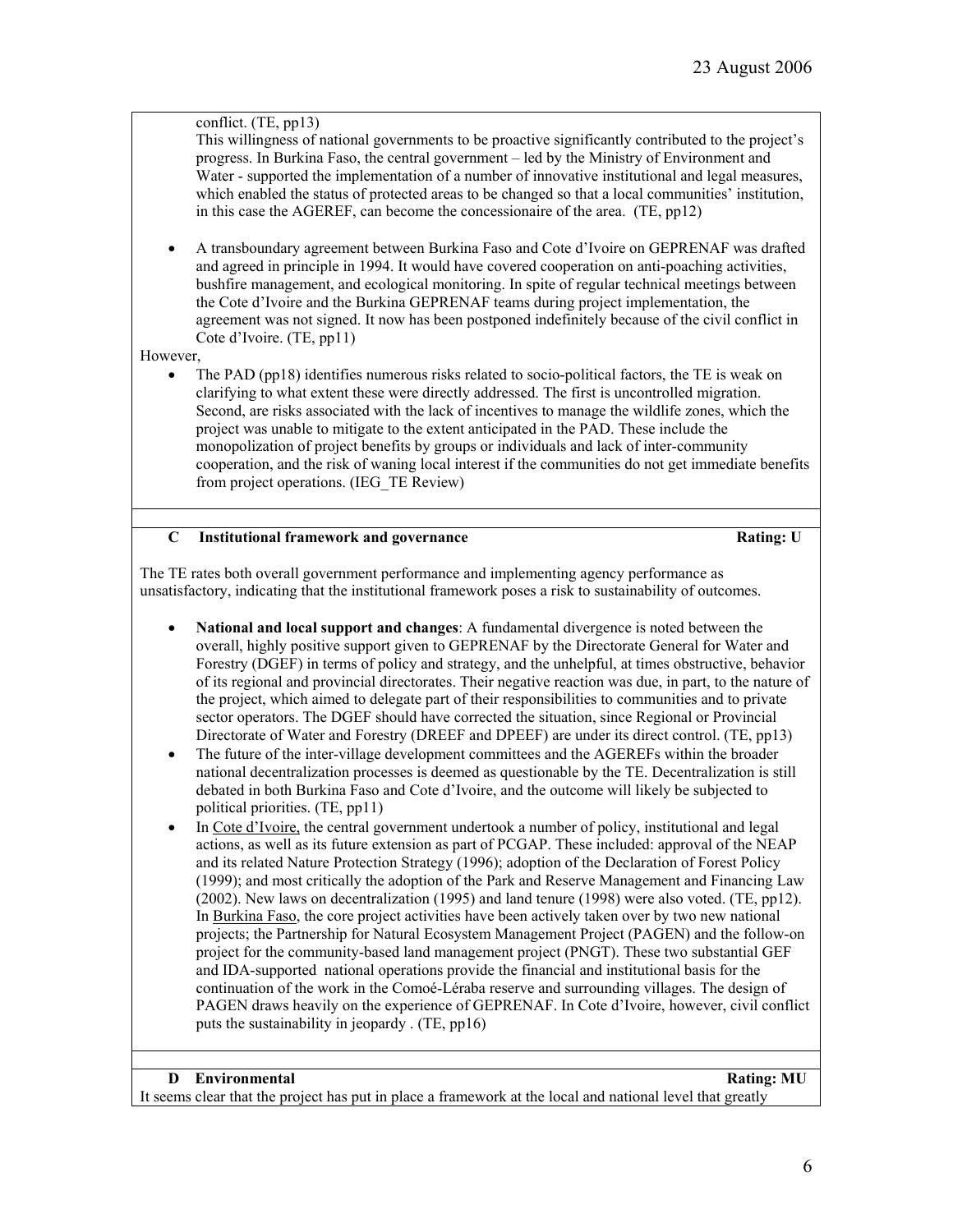increases the likelihood of biodiversity conservation in the future. Nevertheless, two underlying risks as per the TE (pp15) are (1) Capacity building is insufficient to ensure sustainability and (2) The game ranching model might not work.

Provide only ratings for the sustainability of outcomes based on the information in the TE:

|             | A Financial resources                            | <b>Rating: U</b>  |
|-------------|--------------------------------------------------|-------------------|
| B           | Socio political                                  | <b>Rating: MU</b> |
| $\mathbf C$ | Institutional framework and governance Rating: U |                   |
| D           | Environmental                                    | <b>Rating: MU</b> |

## **4.3 Catalytic role**

## **1. Production of a public good**

According to TE

- The **social infrastructure** that was built will serve as public good includes 2 dispensaries and nurses' houses, 8 schools and teachers' houses, 2 adult literacy centers, and 4 wells with pumps etc.
- Knowledge gained about **alternative production techniques** for honey, yam and improved stoves etc.
- The establishment of **the bio-monitoring system**, and wildlife surveys may continue in Cote d'Ivoire, where the GIS database was protected and hidden by the communities during the conflict, later to be transferred to the *Centre National de Télédétection et d'Information Géographique*. Continued development of the database is included under the PCGAP. However in Burkina Faso, the GIS database was transferred to the provincial forestry service where it is unlikely to be adequately maintained.(TE, pp9)

**2. Demonstration** Th**e** project has already had and will most likely continue to have a strong positive and **long-lasting effect on how biodiversity is managed in both countries**. It seems clear that the project has put in place a framework at the local and national level that greatly increases the likelihood of biodiversity conservation in the future. Both countries have pursued policy, legislative and institutional measures to improve biodiversity conservation efforts. There has also been specific support for community involvement in conservation with national level programs being developed that build on the lessons learned from GEPRENAF (rather than simply replicating it) and extending the community-based wildlife management approach more broadly. TE (pp15)

**3. Replication**

**4. Scaling up**

**4.4 Assessment of the project's monitoring and evaluation system based on the information in the TE** 

**A. In retrospection, was the M&E plan at entry practicable and sufficient? (Sufficient and practical indicators were identified, timely baseline, targets were created, effective use of data collection, analysis systems including studies and reports, and practical organization and logistics in terms of what, who, when for the M&E activities) Rating: U**

The importance of a good M&E system for this Pilot project was emphasized from the inception, in the PAD (PAD, pp 15)

**Yet**, **the indicators were unclear**: These concerns start from lack of clarity in the PDO, which led to its informal reformulation after effectiveness in which the emphasis on biodiversity conservation was much reduced. This lack of clarity was reinforced by a second, related weakness at appraisal, the failure to agree upon a set of quantified key performance indicators (KPIs) for measuring project impact; this despite an extremely detailed analysis of the monitoring and evaluation needs of the project, including identification of an indicative list of unquantified baseline indicators. Although these were subsequently developed during the 1996 logframe workshop, their definition varies between sites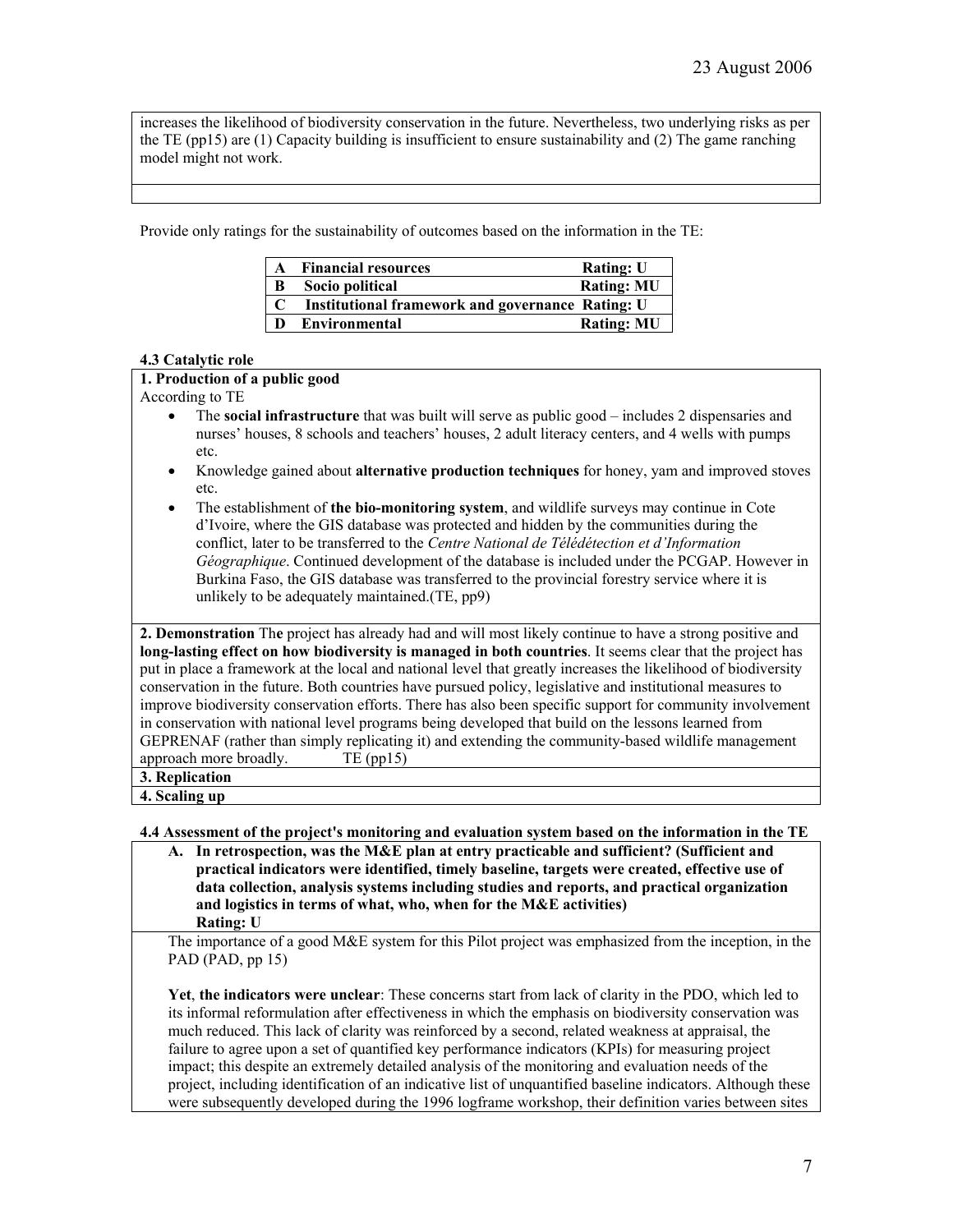and over time, the results were poorly adapted to measuring biodiversity conservation impact and the improvements in quality of life, and undermine evaluation of the project's achievements.(TE, pp5)

• **Further,** The **PAD did not provide baselines or targets for indicators**.

## **B. Did the project M&E system operate throughout the project? How was M&E information used during the project? Did it allow for tracking of progress towards projects objectives? Did the project provide proper training for parties responsible for M&E activities to ensure data will continue to be collected and used after project closure? Rating: MU**

Monitoring and evaluation of implementation was relatively well performed, however, the original selection of indicators was weak and did not do justice to the project. A decision taken to dispense with aerial surveys as part of the ecological monitoring greatly weakened the evaluation of project impact vis-à-vis biodiversity (TE, pp13)

- Indicators **were not consistently tracked during implementation**, making it very difficult to objectively evaluate project performance and impact.
- Failure to **analyze the data in an ecosystem context renders** it hard to draw conclusions from the data gathered. Although the PAD recognizes that sites are part of the greater Comoé ecosystem and explicitly indicates that monitoring and evaluation of population dynamics should be coordinated with that of the adjacent Comoé National Park, its design did not ensure that this coordination took place. In consequence, the large ungulates observed in the three pilot sites were treated as separate and distinct populations for ecological monitoring and thus for determining hunting quotas. These sites are buffer zones to the Comoé National Park. It is highly likely that large ungulates observed in the project sites: (i) move seasonally over a much larger area, and (ii) disperse from the Comoé National Park outwards. Any conclusion regarding population dynamics should have been based on an assessment of the entire Comoé ecosystem, rather than limited to the project areas. (TE p5)
- As per the TE itself, the **project did not monitor in either country the impact of investments on school enrolment, health, food security or income**. Nevertheless, the Beneficiary Assessment conducted in Cote d'Ivoire found that 80% of communities and individuals who benefited from project interventions perceived project activities as having improved their well being and their prospects for a better quality of life. (TE, p 14) Full feasibility studies and business plan exercises to assess the true income generating potential of ecotourism and safari hunting as well as for other potential activities such as shea nut exploitation, were not conducted during project implementation. (TE, pp19)
- The **selected indicators do not do full justice to the project.** Although local capacity for monitoring wildlife has improved, the project did not provide a sound basis for tracking ecological change over time, nor for setting hunting quotas as had been intended. Similarly, socioeconomic output and impact monitoring was beset with problems. The PAD stated that the Project was to track trends in family income in project and non-project areas. This target was reduced during implementation due to cost concerns, and limited to tracking the revenues from sustainable use activities promoted under the project. Even so, failure to agree on a methodology and poor supervision of consultants by IUCN meant that three years into project the baseline socioeconomic data had not yet been collected. (TE, pp7)

## **C. Was M&E sufficiently budgeted and was it properly funded during implementation? Rating: U/A**

**Can the project M&E system be considered a good practice?** No.

## **4.5 Lessons**

Project lessons as described in the TE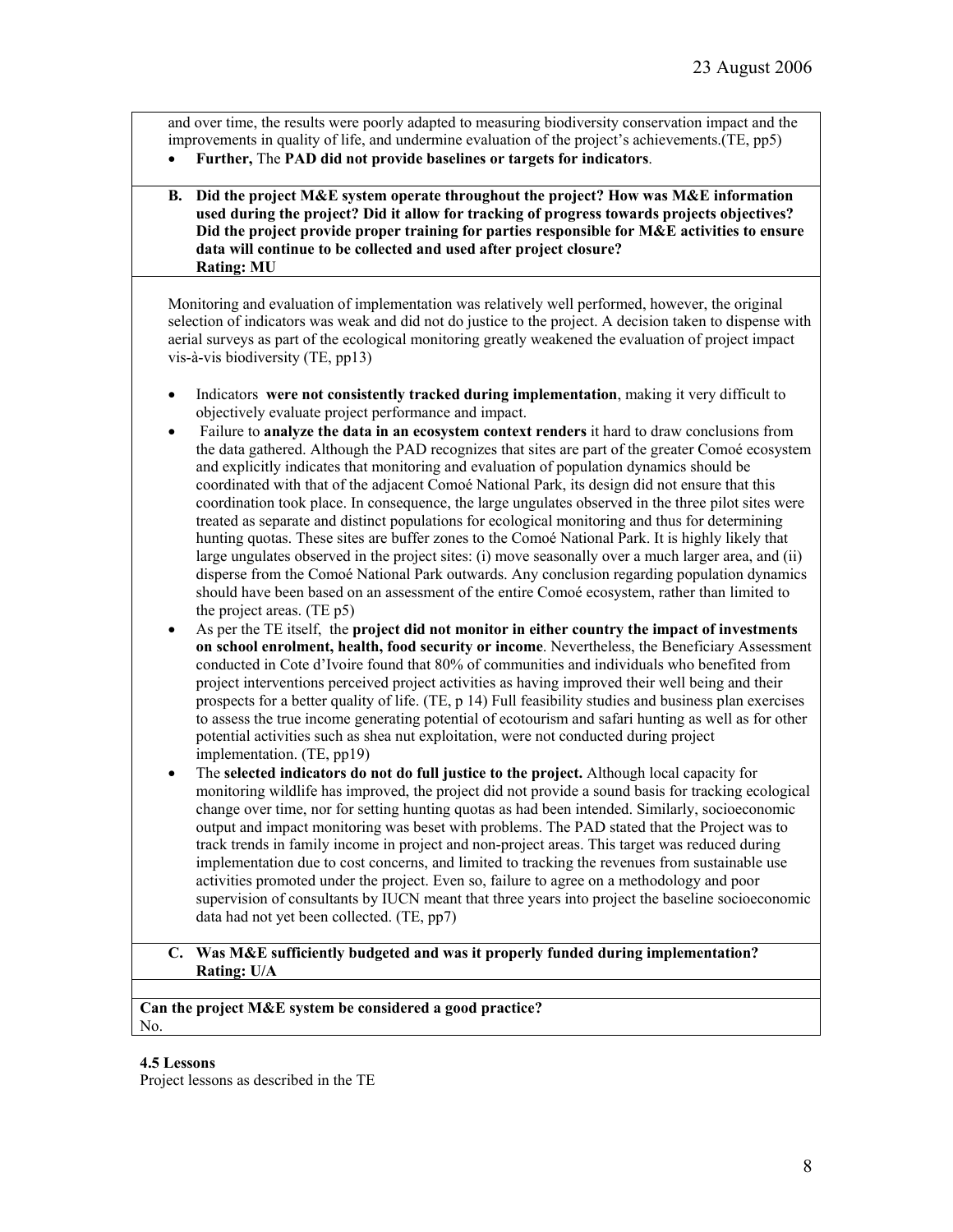**What lessons mentioned in the TE that can be considered a good practice or approaches to avoid and could have application for other GEF projects?**

As summarized in the IEG TER-Review, the TE contains lessons, including the following (summarized by IEG):

- 1. The **importance of realism** about natural resource management and biodiversity benefit streams. There are high risks in a local population not seeing tangible benefits soon enough from natural resource management. An aspect of this is the need to understand the potential development/biodiversity conflicts and that "rural development does not necessarily provide a healthy or sustainable incentive for conservation".
- 2. The **importance of partnership with government**, NGOs, and the private sector given the low capacity at community level in the challenging task of protected area management. This project substantially by-passed important government and other actors in its single-minded pursuit of community involvement. Moreover, the private sector is usually most proficient at assessing and managing revenue generating activities.
- 3. The **importance of wildlife management skills** and the injection of the accumulated experience and associated technologies (e.g. radio/GPS, population counting), including understanding the skills and challenge of poaching control. Modern wildlife management is a complex and highly technical operation calling for experienced professionals.
- 4. One additional lesson, as per IEG. The need for **formal adoption by the Bank/GEF of any proposed new Project Development Objectives and a reassessment**, at that time, of the implications of that change for project design. Simply changing the focus of an objectives statement over the top of a set design risks a disconnect which is likely to become increasingly apparent as the project unfolds.

**4.6 Quality of the evaluation report** Provide a number rating 1-6 to each criteria based on: Highly Satisfactory = 6, Satisfactory = 5, Moderately Satisfactory = 4, Moderately Unsatisfactory = 3, Unsatisfactory = 2, and Highly Unsatisfactory = 1. Please refer to the "Criteria for the assessment of the quality of terminal evaluation reports" in the document "Ratings for the achievement of objectives, sustainability of outcomes and impacts, quality of terminal evaluation reports and project M&E systems" for further definitions of the ratings.

# **4.6.1 Comments on the summary of project ratings and terminal evaluation findings**

In some cases the GEF Evaluation Office may have independent information collected for example, through a field visit or independent evaluators working for the Office. If additional relevant independent information has been collected that affect the ratings of this project, included in this section. This can include information that may affect the assessment and ratings of sustainability, outcomes, project M&E systems, etc.

| <b>4.6.2 Quality of terminal evaluation report :</b> The TE is clear and well-argued though<br>constrained by lack of data. As also noted by IEG, given the model of community based<br>land management and game ranching for this project the TE lacks a "discussion of the<br>strengths and weaknesses in the participatory processes themselves, including their<br>poverty focus, interaction with local government, elite capture, and exit strategies<br>weakens the learning contribution." . Also, the PAD raises concern over a number of<br>risks, particularly in-migration due to the eradication of River-blindness in the region,<br>that are not addressed in the TE. | <b>Ratings</b> |
|--------------------------------------------------------------------------------------------------------------------------------------------------------------------------------------------------------------------------------------------------------------------------------------------------------------------------------------------------------------------------------------------------------------------------------------------------------------------------------------------------------------------------------------------------------------------------------------------------------------------------------------------------------------------------------------|----------------|
| A. Does the report contain an assessment of relevant outcomes and impacts of the<br>project and the achievement of the objectives?                                                                                                                                                                                                                                                                                                                                                                                                                                                                                                                                                   | S              |
|                                                                                                                                                                                                                                                                                                                                                                                                                                                                                                                                                                                                                                                                                      |                |
| B. Is the report internally consistent, is the evidence complete/convincing and are<br>the IA ratings substantiated?                                                                                                                                                                                                                                                                                                                                                                                                                                                                                                                                                                 | S              |
| C. Does the report properly assess project sustainability and /or a project exit<br>strategy?                                                                                                                                                                                                                                                                                                                                                                                                                                                                                                                                                                                        | S              |